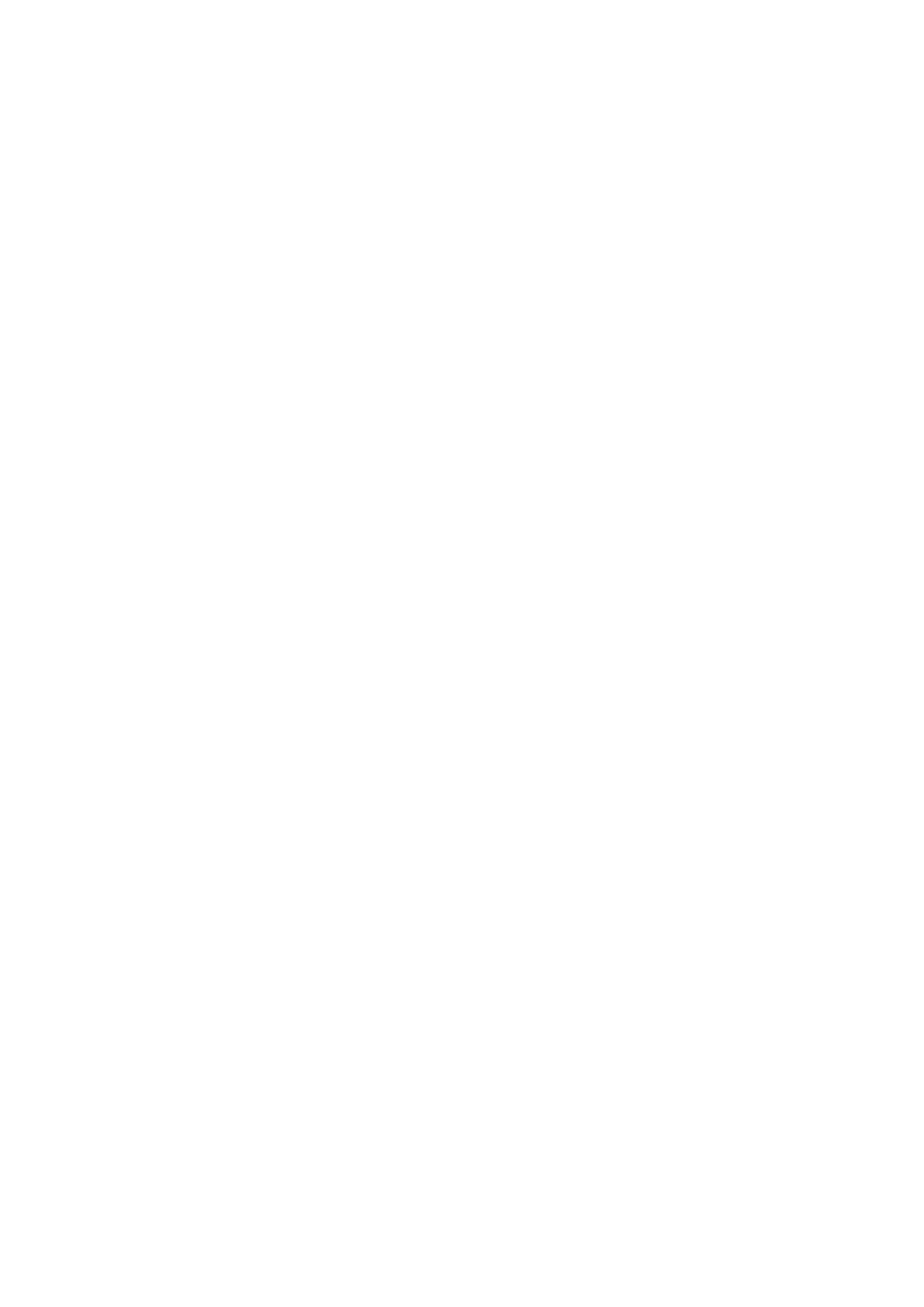# **REPORT**

*Articles 13A to 13D* were inserted into the [Public Elections \(Expenditure and Donations\)](https://www.jerseylaw.je/laws/current/Pages/16.580.aspx)  [\(Jersey\) Law 2014](https://www.jerseylaw.je/laws/current/Pages/16.580.aspx) (the "2014 Law"), establishing a regime for political parties to report donations. The new provision requires the treasurer of a political party to deliver a written declaration to the Jersey Electoral Authority (the "JEA") of a "reportable donation" within 4 weeks of receiving it. A donation is "reportable" if its amount or value exceeds a certain "threshold amount", or if the total amount or value of that donation and any others made by the same donor within the preceding 3 months exceeds the threshold amount. The threshold amount is to be specified in Regulations made by the States.

There is provision that it is an offence for a person to fail, without reasonable excuse, to deliver a declaration or to deliver a declaration knowing or believing it to be false in a material particular. A person who commits either offence is liable to a fine. A political party must not keep an anonymous donation, which is parallel to the provisions in the 2014 Law prohibiting candidates and third parties from keeping anonymous donations. There also includes a requirement for the treasurer to declare the donation to the JEA within 4 weeks of receiving it (for candidates and third parties, the sum of anonymous donations is declared in the post-election declaration to the JEA). A person who fails, without reasonable excuse, to comply with the requirements commits an offence and is liable to a fine. Any officeholder of a political party, other than the treasurer, is required to notify the treasurer of any donations to the party which the officeholder knows or believes to have been received, and to provide any further information held by the officeholder that is relevant for the purposes of compliance. A person who fails, without reasonable excuse, to comply commits an offence and is liable to a fine.

#### **What happens elsewhere?**

In the UK anyone can give a donation or loan to a political party, individual or other organisation. There is no limit on how much someone can give if they are a 'permissible source'. Essentially permissible donations are those from donations from someone who is on the UK electoral register or a company/society/association which is registered in the UK. It is up to the political party, individual or other organisation to check if the donation or loan is from a permissible source, and if they can accept it or not.

When political parties, individuals or other organisations receive a donation or loan, they have to –

- record information about the donation or loan, such as the amount and who it was from;
- check the source of the donation or loan, and decide if it comes from a permissible source;
- decide whether to keep or return the donation or loan, depending on its source;
- report it to the Electoral Commission, if it's over the reportable amount or if they returned it.

Some political parties can also receive a grant payment from the Electoral Commission, and funding from parliamentary bodies. This is known as public funding.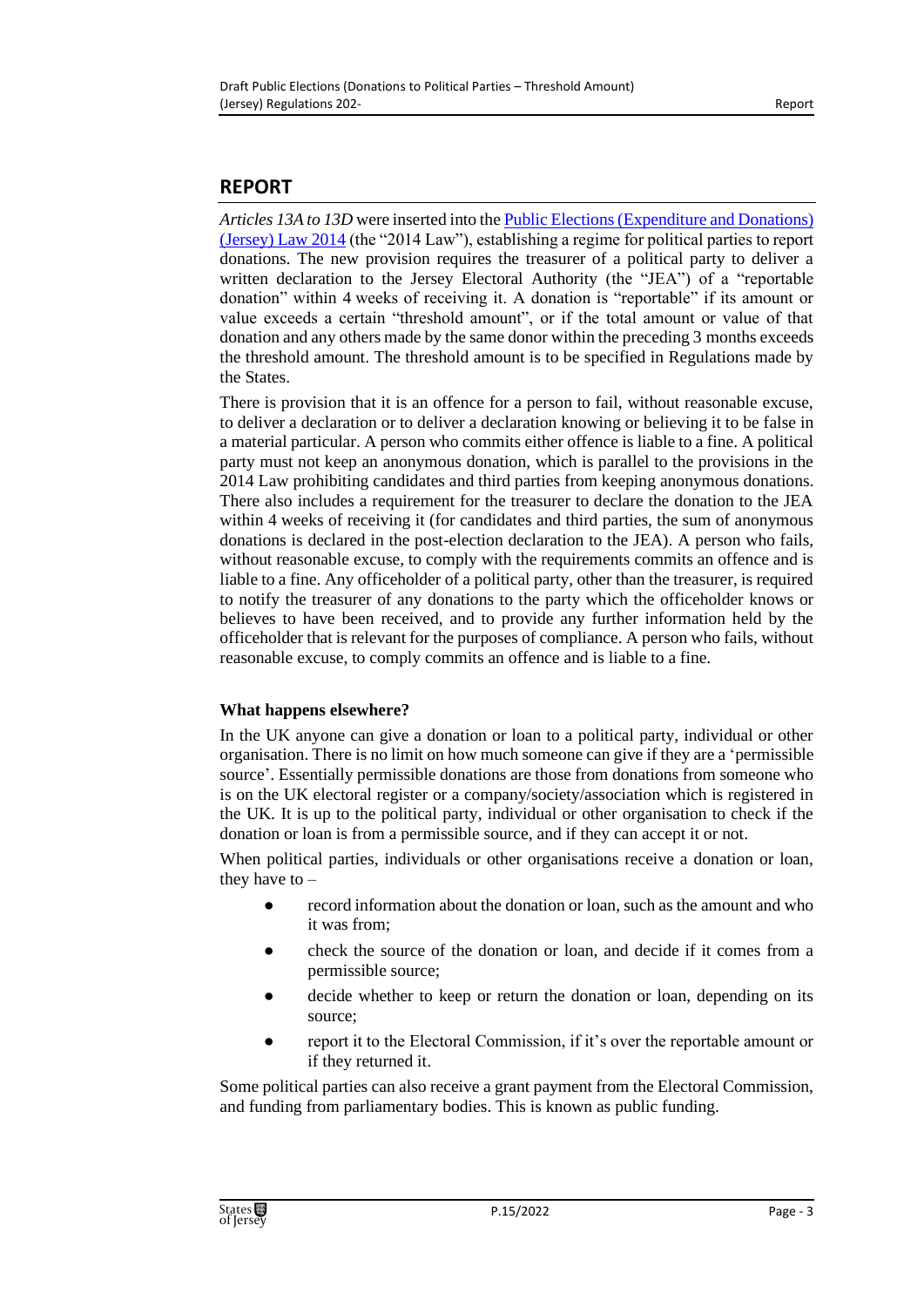#### Political parties

National Political parties have to report donations and loans if they are above or aggregate to over –

- £7,500 to the central party (or over £1500 if the donor or lender gives further during the calendar year);
- £1,500 to accounting units (sections of a party whose finances aren't managed directly by the party's headquarters).

#### Individuals

In the changes agreed by the States Assembly in Jersey, the minimum amount or value of a donation that is required to be declared was increased from £120 to £145 for independent members.

Under the Political Parties, Elections and Referendums Act 2000 (PPERA), which governs donations to MPS and political parties in the UK, any contribution of more than £500 must be declared.

The Jersey Electoral Authority has considered this matter and has determined that the threshold should be set at £500 for political parties in Jersey. A donation under £500 will not be regarded as 'reportable' and political parties will not be required to keep records of the names and addresses of people making such payments. However it will be an offence to attempt to evade the controls on donations, for instance by donating more than £500 via multiple small payments.

#### **Financial and manpower implications**

There are no additional financial or manpower implications for the States arising from the adoption of these draft Regulations.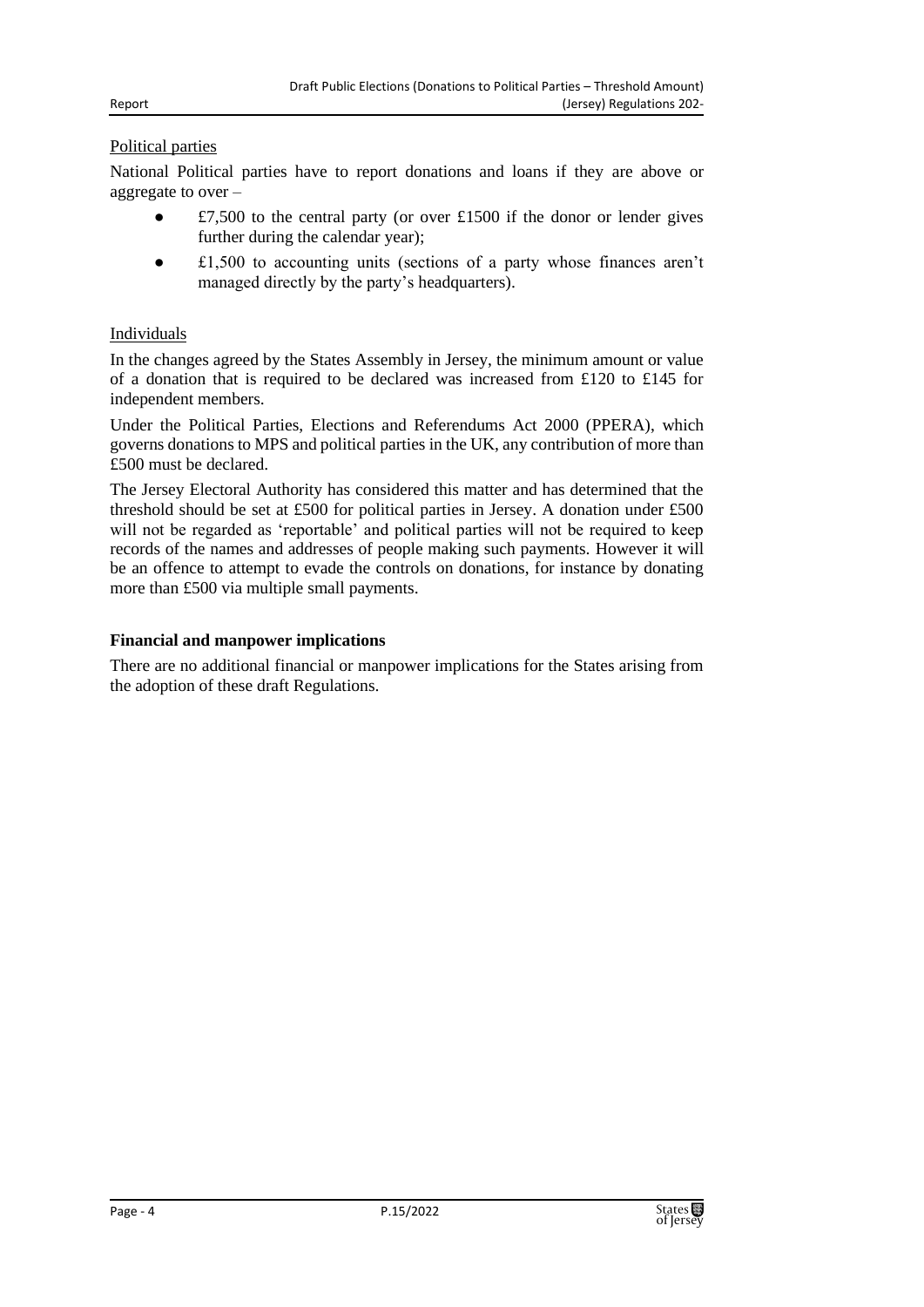## **EXPLANATORY NOTE**

The draft Public Elections (Donations to Political Parties – Threshold Amount) (Jersey) Regulations 202- would, if made, specify the "threshold amount" for the purposes of Article 13A of the Public Elections (Expenditure and Donations) (Jersey) Law 2014. That Article requires the treasurer of a political party to deliver a written declaration to the Jersey Electoral Authority of a "reportable donation" within 4 weeks of receiving it. A donation is "reportable" if its amount or value exceeds a certain "threshold amount", or if the total amount or value of that donation and any others made by the same donor within the preceding 3 months exceeds the threshold amount.

*Regulation 1* provides that the threshold amount for the purposes of Article 13A is £500.

*Regulation 2* gives the name of the Regulations, and provides that they come into force when they are made.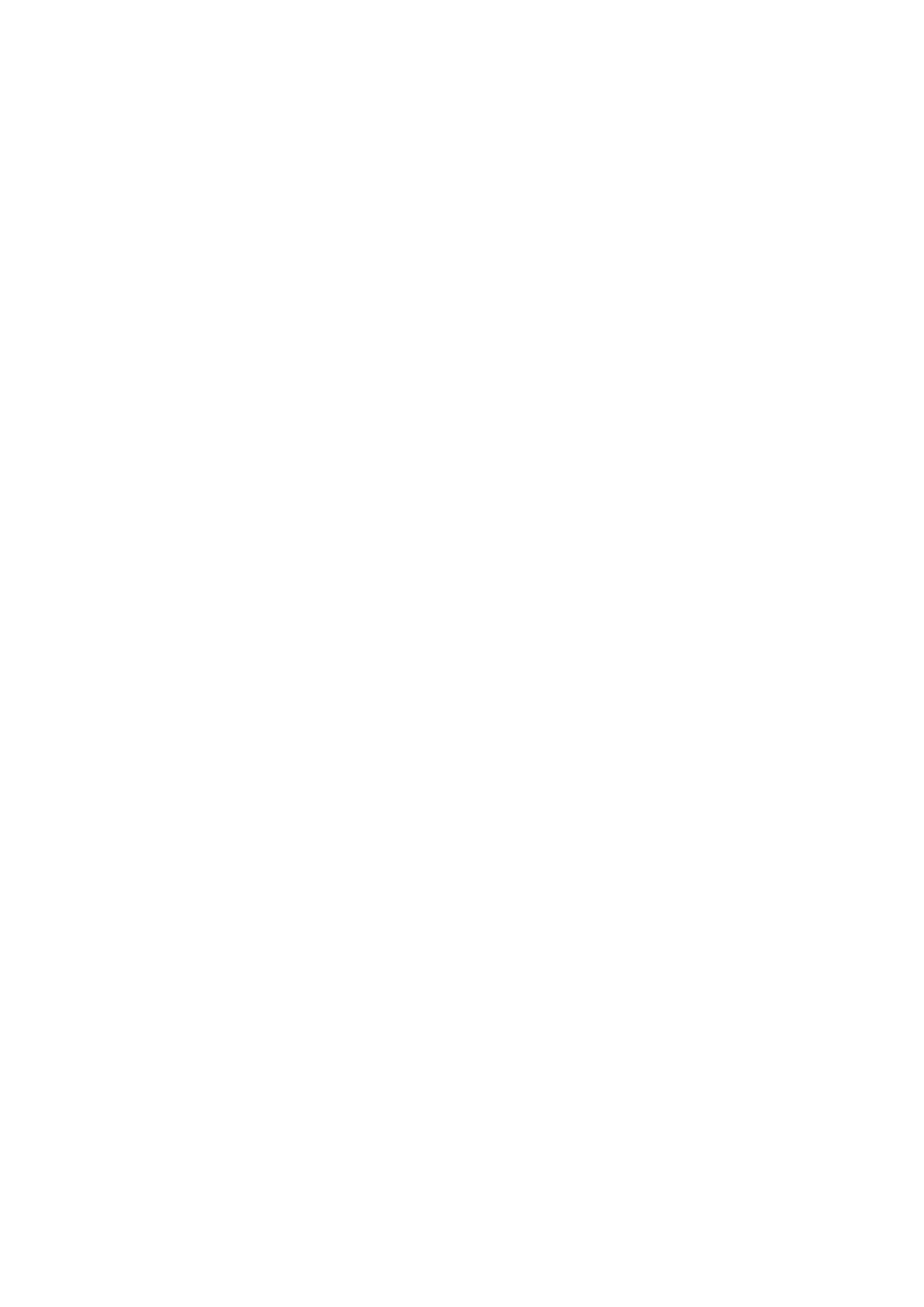

# **DRAFT PUBLIC ELECTIONS (DONATIONS TO POLITICAL PARTIES – THRESHOLD AMOUNT) (JERSEY) REGULATIONS 202-**

# **Contents**

### **Regulation**